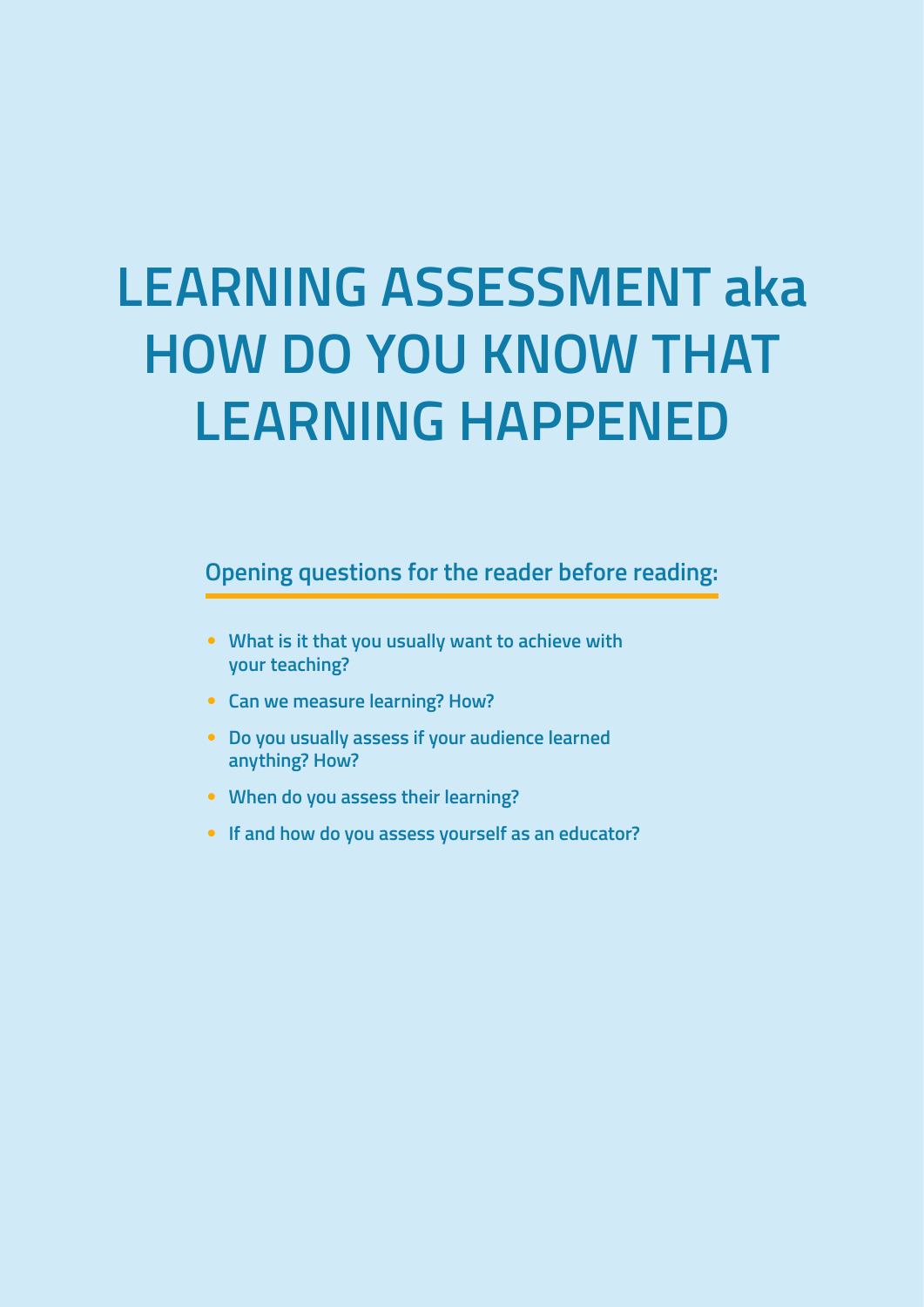In zero waste and in environmental topics in general our main end goal is usually that people start to think and behave differently, that they take different decisions than before, which also incorporate environmental reasons. So we want them to start acting differently based on the new things they learned. And knowing if your teaching actually helps them to do that, is essential.



Probably this means we should know what the behaviour was before and after the learningteaching intervention. Would this mean that we should follow people around and see how they behave? Well, basically yes. This however is often rather difficult to do and more or less only scientific research teams with strict ethical protocols are able to do that. What is often done instead is asking people about their behaviour. But here it's important to remember that **asking people about their behavior is not always a reliable source of information.** One of the reasons for it is human psychology again – when asked about our behaviour, we tend to make things nicer than they are, tell small lies without even noticing it ourselves – most of us want to look better than we are in reality. It's also because our perception of our own behaviour is not actually the same as our actual behaviour. This can often even extend to our actual behaviour – if we know someone is watching, we can act differently than usual. So the observation usually means having to set up official scientific experiments, where the participants are informed about the study, its goals and agree with participating, but at the same time are not conscious what part of their behaviour is under the study.

Truly assessing the impact of an intervention (a learning activity) is difficult and not something we can easily do by simply asking questions to the learners, unless we are able to design a really reliable and valid set of questions, which usually takes a lot of time. So it can be quite a messy process.

But this doesn't mean that we shouldn't try to assess learning. We just need to accept that every assessment comes with some margin of error. We can still find ways to check whether the things we taught are remembered afterwards and if some concepts or skills are put into practice. If we are working with our group of learners for a longer term (e.g. consultation process for a company or municipality), then this also allows us more easily to check if and what they have learned, by noticing if they still have some misconceptions and asking inquisitive questions about that.

When it comes to assessing learning, we first need to define what it was that we wanted our learners to learn in the first place. And we need to be sure whether we are assessing:

- **A.** Their perception of their own learning
- **B.** Their enjoyment of the learning activity or
- **C.** Their actual learning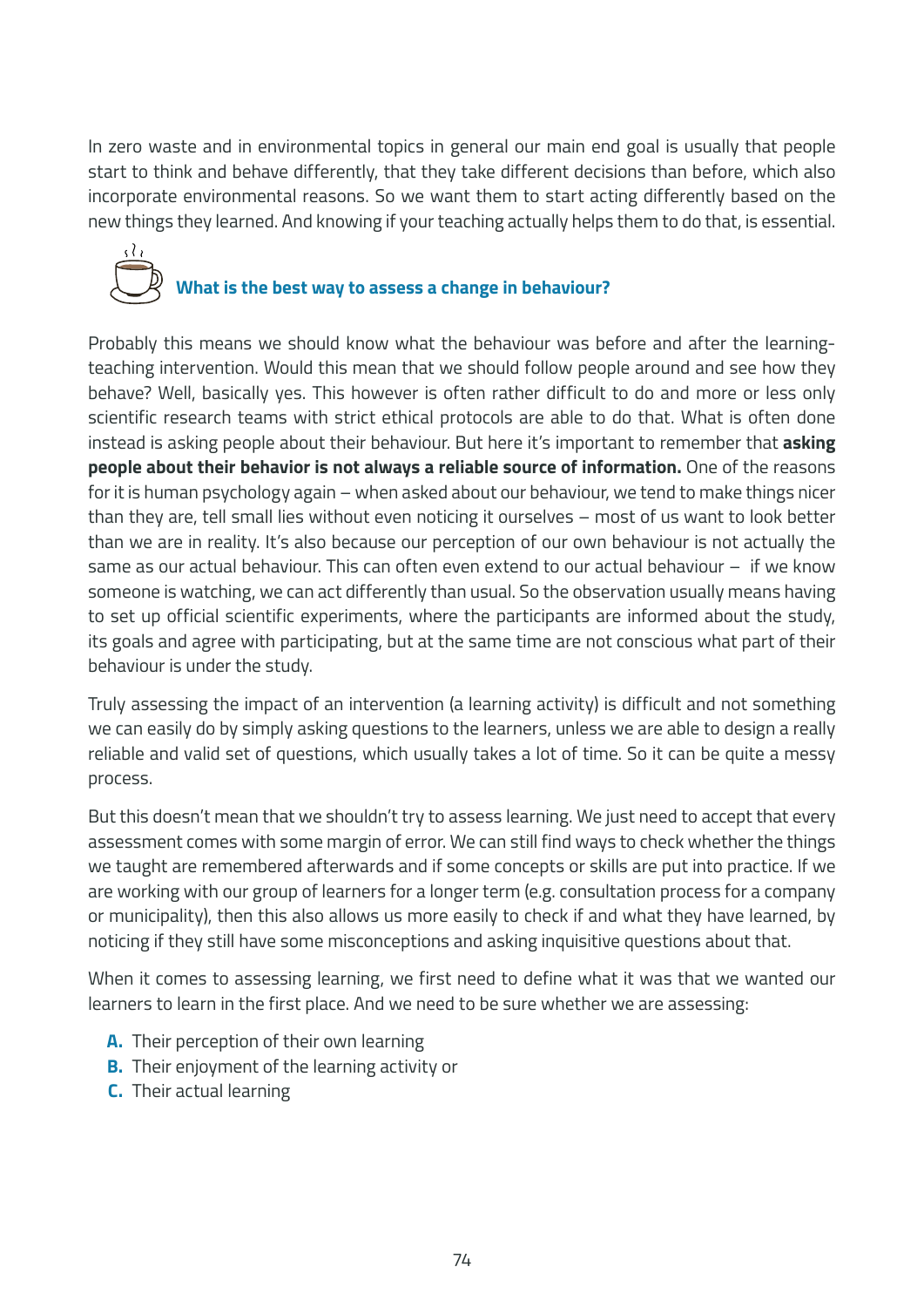Probably in the end we are interested in the last one. So the first thing is to **define our desired learning outcome**. And more importantly, making it a realistic one. Reading through our chapters on how learning happens and how slow the process actually is, it is quite fair to say that we often **tend to overestimate what can be realistically learned** in the time given to us, for example in short one hour sessions. In that one hour we will probably not have time to enable someone to correct his/her misconception. In one hour we can probably only find out that there are misconceptions and help learners to start questioning them.

Learning cannot be hurried (as it also suppresses the feeling of autonomy), our working memory has a limited amount of new things it can process at a given time. So this is simply something we need to accept as educators.

## **HOW TO ASSESS LEARNING?**

#### **Take a look at this list and think which ways would be a good way to assess learning and why, and which would not be that good; why?**

What have you used yourself in the past?

- Quiz right after the session
- Quiz after some time has passed after the session
- Asking people to compare their knowledge in the beginning of the session with the end of the session
- Systematic observation of people's behaviour (or traces of behaviour, like amount of trash in certain place, etc) before and after the session
- Observing what kind and how many questions learners had throughout the session and after it
- Using valid and reliable questionnaires (if there are any) about the topic you are interested in
- Asking people to send data (e.g. images) about their behaviour afterwards
- Asking people if they liked the session
- Asking people what they liked most in the session
- Asking people to solve a problem related to the session's main topic before the session and after some time has passed from the session
- Using experience sampling apps
- Asking them to keep a diary for some time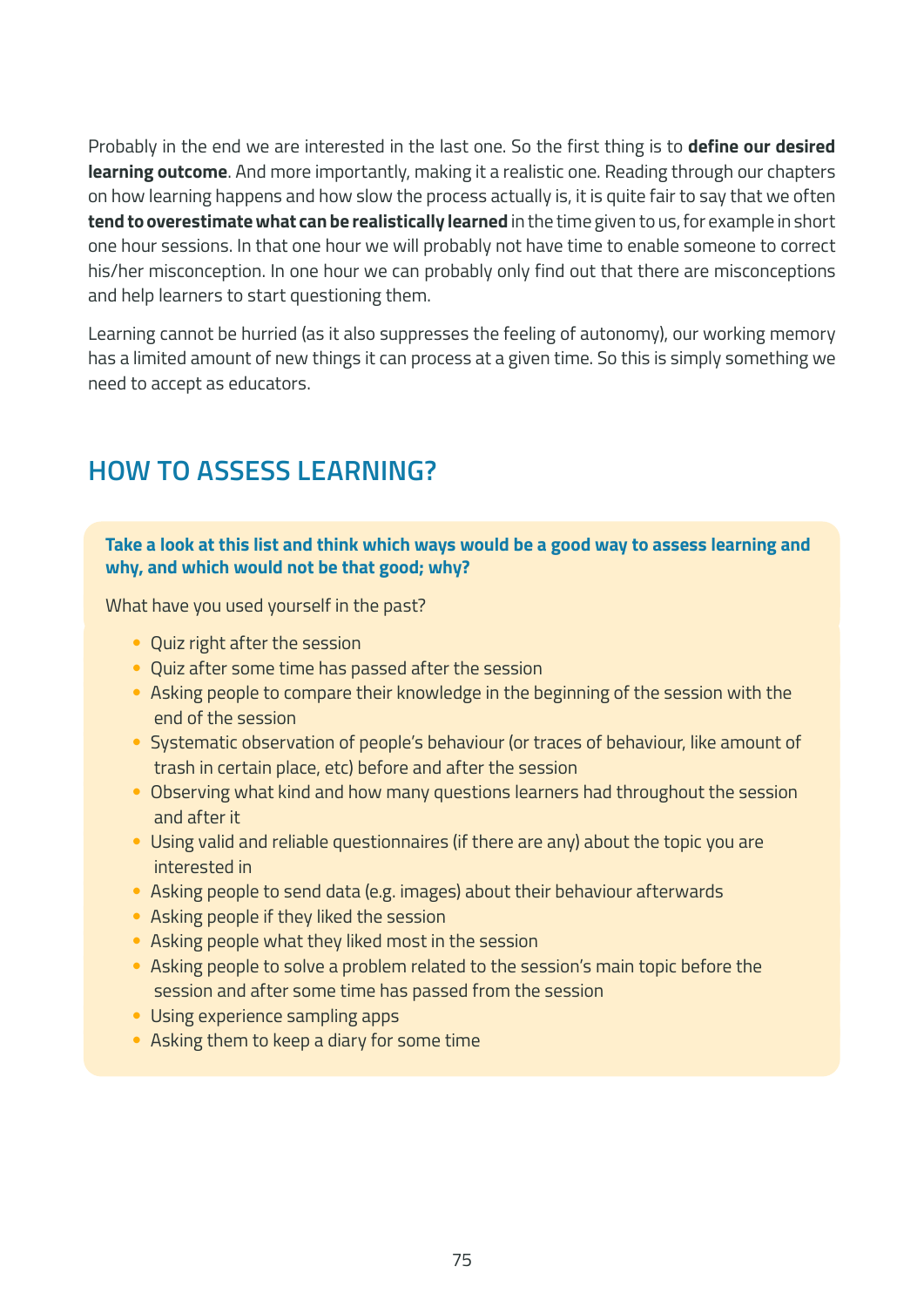#### **Also think about this example you might know from the** *Main principles of teaching* **chapter:**

*"I wanted to teach about the environmental impacts of food. I showed the students images of 2 food items: beef and avocado and asked which has a bigger impact and why. Most of them said avocado, because it comes from far away and has a big impact from transport. I then showed them a graph, which illustrates how small the impact from transport is (6%) and that the main impact comes from how the food is farmed (land use, use of pesticides etc). Everybody looked surprised and it felt like a good wow-moment for me.*

*A month later, when I asked them to assess the environmental impact of different food items and how to lower that, many of them still focused on transport and even after showing the graph again, they still needed several questions from me to think about the land use impact."*

#### **What does this story tell you about assessment of learning?**

**Before continuing with the rest of the chapter, reflect about both the list and this example, what does it mean for learning assessment and what are the best ways to do it?**

#### **Here are some thoughts:**

- What the story tells us is that if there would have only been one session, the educator would have left the whole experience thinking that she succeeded in teaching people something new. It was only thanks to the next session a month later that she realised that this new concept hadn't actually reached her learners. So although it was a teaching failure, it was valuable information for the educator on the learning goals not being met. How often do we actually leave without checking if we made that trace into our learners' long term memory? It's not always possible to check that, but then we also need to realise that we also don't know for sure if our work had an impact.
- If you have read the *Main principles of teaching* chapter, then you probably know that it makes more sense to check whether people learned from your session some time after it happened and not right after it.
- It is always advisable to use open ended questions and not quizzes with multiple choice answers, because retrieving information is actually good for making the content also retrievable in the future. The opposite – just recognizing the right option – will not. And second, when using multiple choices, it's harder to know what were their own thoughts and where they still might have knowledge gaps or even misconceptions.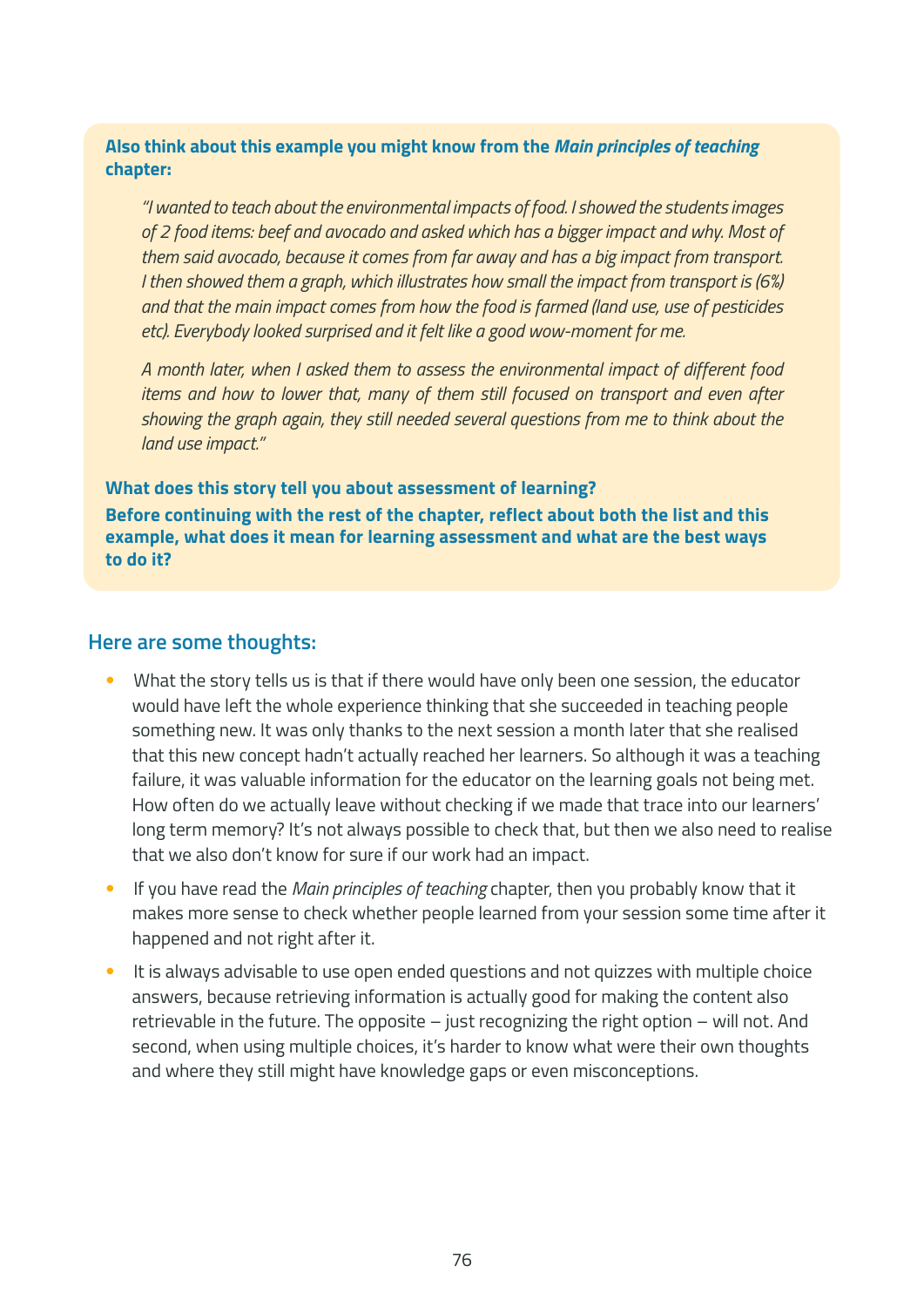- It's natural for humans to want to be liked and we tend to ask that also about your learning activities and we feel good if people say they liked our sessions. But it's important to know that enjoyment and learning are not the same thing. They can happen together, but enjoyment is not a metric for learning, because sometimes learning can be difficult and at the same time we can also enjoy situations, where we don't learn anything new. So it's better not to ask learners about that, because it just tends to distract us as educators. Learners liking you is a bonus, but not our main focus.
- Having to solve a problem, where learned knowledge and skills need to be applied (kind of a test), is quite a good way of assessment (in the story above it would be environmental impact exercise of new food items). This also means meeting the learners at least twice, so that same problem-solving task with some time apart can be given to learners. But we have to keep in mind that in test-like situations, everything that makes people feel stressed or anxious harms the actual problem solving – for example time pressure, social comparison, high-stakes, telling them that we are testing their learning etc. And as an educator we may not always understand what aspects in a given situation may be perceived as stressful.



**Should the context of the problem solving test be the same each time or different? Why? What does the chapter on learning basics and memory tell us?**

In reality we want the learned skill or knowledge to be **flexible** – meaning people are able to use it in different contexts. So the problem solving test should offer a new context for the concept learned. One way to do this is also during the learning session/ training. In our training programs we have included these parts (scheduled on the 4th and 5th day of the training):



- For the **Zero Waste Ambassadors** there is the Zero Waste City role play game, which incorporates all the knowledge and skills tackled in previous sessions and puts learners in the situations where they have to solve problems by using skills and knowledge gained on previous days.
- For the **Zero Waste Trainers** there are the teaching mini-sessions, where in the same way learners try to put into practice the main elements of teaching, and the session is then jointly analysed by the whole group.

In both programs, the expert trainers are there to first offer challenges (role playing) and observe and then give feedback. This of course is in a training setting right after the learning sessions, so ideally another assessment could be made later on, in learners' real life situations. If this is not possible, having another session or meeting later on, where learners can even try to solve hypothetical new problems, would work as well. In our training programs we offered some zero waste and training related scenarios to solve during a follow-up interview a few months after the training event.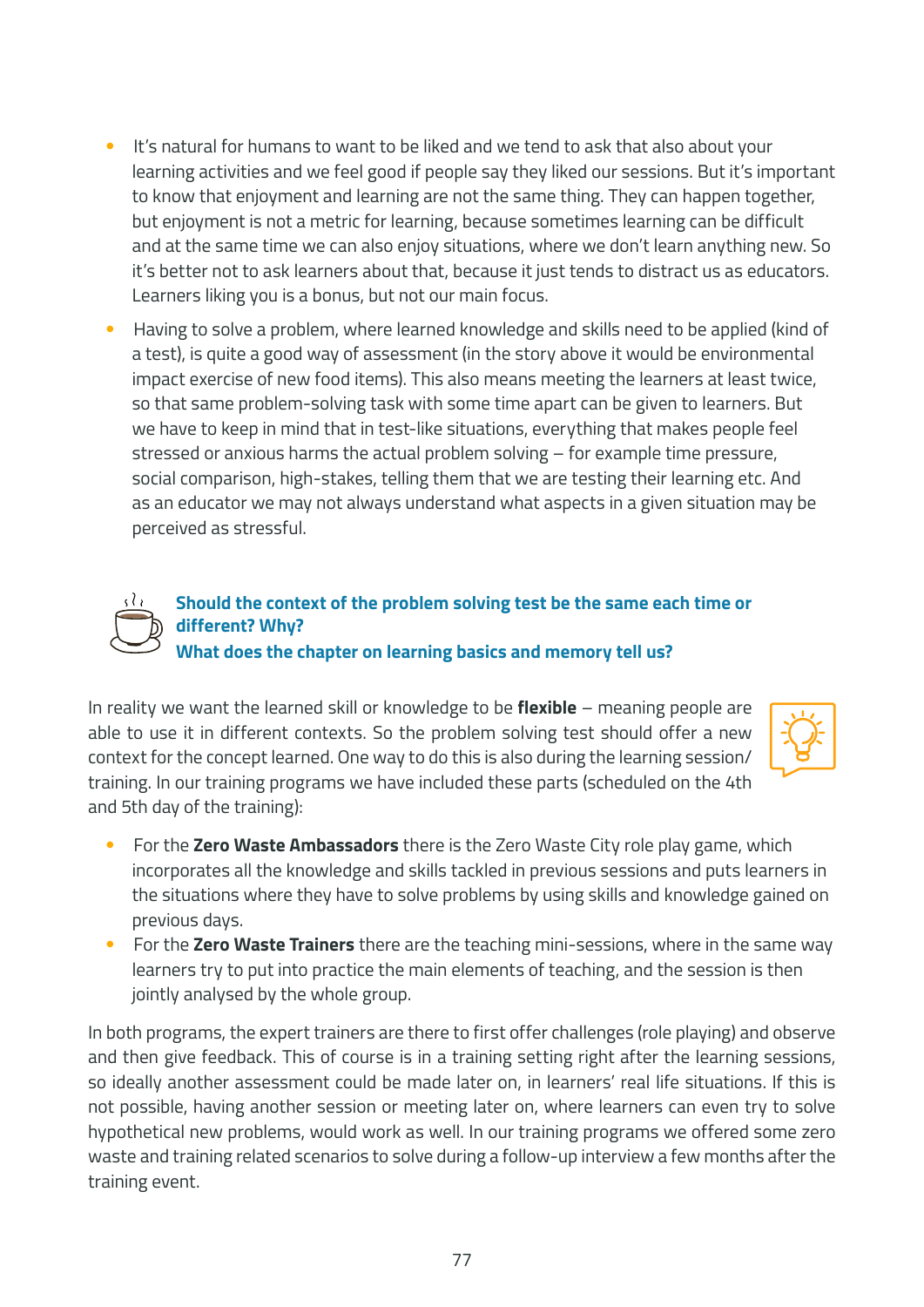## **HOW TO MAKE EVALUATION QUESTIONS?**

What we often do and which is also a way to assess learning, is evaluation questionnaires to learners. Creating good questions is actually very tricky. There can be questions which actually don't give us the info we need, we are just used to asking them (like "What did you like most about the training?"). We should remember to respect the time of our learners and choose our evaluation questions very carefully, only leaving in the questions where we know clearly what information we want to get from there, how we will use this info and making sure that these questions do give us this data reliably.

Much of the rules mentioned before apply here too: questions should be open-ended and as neutral as possible, avoiding implying questions and socially desirable answers (e.g. "Were the trainers nice and supportive?" implies that you should answer "Yes") and in a good way tricking the respondents slightly so that their thinking process wouldn't be too much directed and that they are actually able to answer the questions. But you also could use scales with (rather neutralphrased) statements about the topic that interests you and ask the learners how much they agree/disagree with these. Such scales can be used in various contexts – asking about values, attitudes, but also knowledge and behaviour; or feedback about educators, etc.

**For example if we want to assess whether we met the three basic psychological needs of the learners, we don't ask that directly, because they might not be able to estimate themselves if they were met. Instead we can put it into practical context, for example:**

Rate from  $1 - 6 (1 - 1$  do not agree at all  $2 \times 3 \times 4 \times 5 \times 6$  - I completely agree):

- **1.** During the training I understood why the learning activities were set up the way they were
- **2.** During the training I felt as if I were "invisible" to the trainers
- **3.** During the training I felt, that I can slow down the pace of training to ask for additional explanations
- **4.** During the training I felt that I could not say out loud what I really thought about the topics we learnt
- **5.** During the training I felt that the trainers were really caring towards the group
- **6.** During the training I was not sure how to best learn the material

**Can you guess which question is about which basic need?**





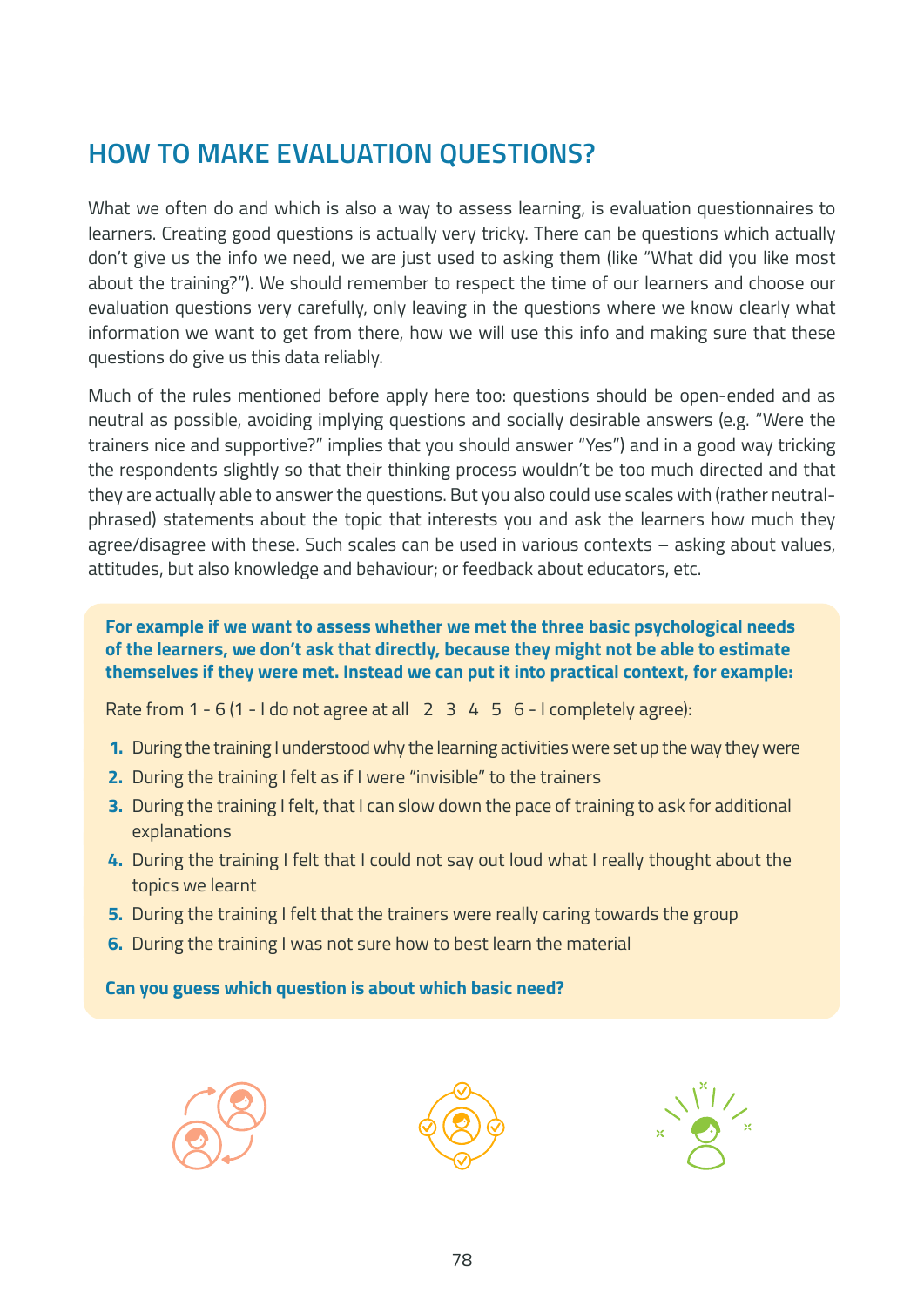#### **Here are the answers:**

Relatedness – 2 (reversed version) and 5 Competence – 3 and 6 (reversed version) Autonomy  $-1$  and 4 (reversed version)

The reverse version questions add diversity and balance to the questions, so that not all of them are framed positively and the respondent has several angles to evaluate the educational activity. Also it could help to test if the respondent actually reads the questions and doesn't just answer the same way to all of them (giving the same score to all the questions).

## **SUMMARY**

A short summary of the messiness of assessment and how to put it in practice:

• Don't rely solely on the emotions nor the skills and knowledge your learners have **right after** your learning activity.



- If you want the material you taught to stick with your learners for a longer time, try to find ways to assess that after some time has passed from your session. Offer possibilities to retrieve the learned material (check *Main principles of teaching* chapter for more) – this helps to make the memory traces stronger.
- Use open ended questions as much as possible this way you'll get a more correct idea of your learners' actual understanding.
- Use cases and scenarios, problems to solve in different contexts to see if the learners can apply the learned things in practice. If possible, give a problem to solve in the beginning of your learning activity and some time after, so you can compare the difference and impact of your teaching.
- If possible, test your evaluation questions with fellow-experts and also non-experts, to see if they are easily understandable, assess the aspects you planned to assess and give you the information you need.

Valid and reliable assessment is difficult and complex and requires work on the level of scientific research (e.g. observing people's behaviour without any other influences; or making a functional measurement instrument, like a questionnaire). In usual training situations we do not have the time or resources for that. There are still ways and methods mentioned above that we can use to get some sense of if and what kind of learning happened. But it is important to keep in mind that with wrong types of assessment we create the illusion of teaching for ourselves.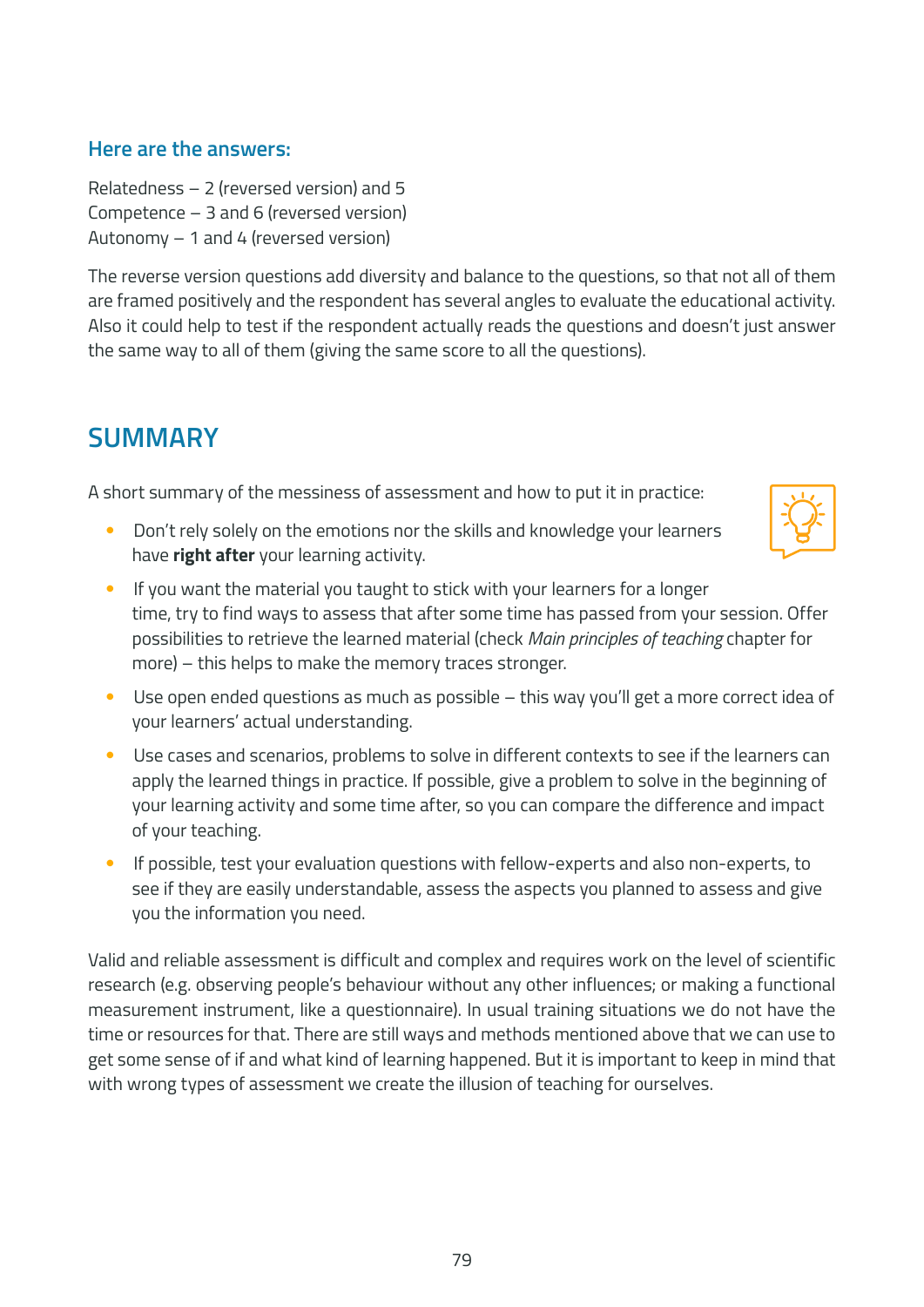# **FREQUENTLY ASKED QUESTIONS**

Before reading the answers, think to yourself: **how would you answer them?**

- **1.** After my session I got many compliments from my audience and several of them said they really liked it. Can this be considered as proof of successful teaching?
- **2.** I feel my session went a bit out of hand: people had so many questions, they wanted to discuss the topic and then the time ran out and we had to finish up in the middle of the conversation. Is this a sign of not so good teaching?

#### **1. After my session I got many compliments from my audience and several of them said they really liked it. Can this be considered as proof of successful teaching?**

Actually not, or – we do not know. If you want to assess teaching, assess (durable and flexible) knowledge. It's very nice if people are having a good time and enjoying something, but this is not necessarily connected to the fact if they learned or not. It might be that you simply offered them a lot of amusing things and told them exactly what they wanted to hear (and what they already knew). But it can also mean that you really created a learning experience – where everybody thinks, struggles, feels confused from time to time, asks substantial questions, draws conclusions, debates and so on, and while doing that, you supported their three basic psychological needs at all times. It can also mean as a side-effect of learning and with you supporting their basic psychological needs, that they enjoyed the session. The point is that praise for your session only cannot be used to assess whether learning happened.

#### **2. I feel my session went a bit out of hand: people had so many questions, they wanted to discuss the topic and then the time ran out and we had to finish up in the middle of the conversation. Is this a sign of not so good teaching?**

Although the reality here really depends on the specific situation, the questions being asked, etc, it is generally actually a good sign if people have questions and you feel there is not enough time. This of course means if the questions are related (even if related not that closely) to the topic in discussion. It means that people's thinking and pre-knowledge was activated and they wanted to know more. We can never teach everything we want and the time will always be too short. If the learners leave the session with questions and wanting to know more about it, then this is a better situation than if they just enjoyed themselves but have actually no need to ask for more – this probably means they didn't learn much new as with deeper learning, questions tend to arise.